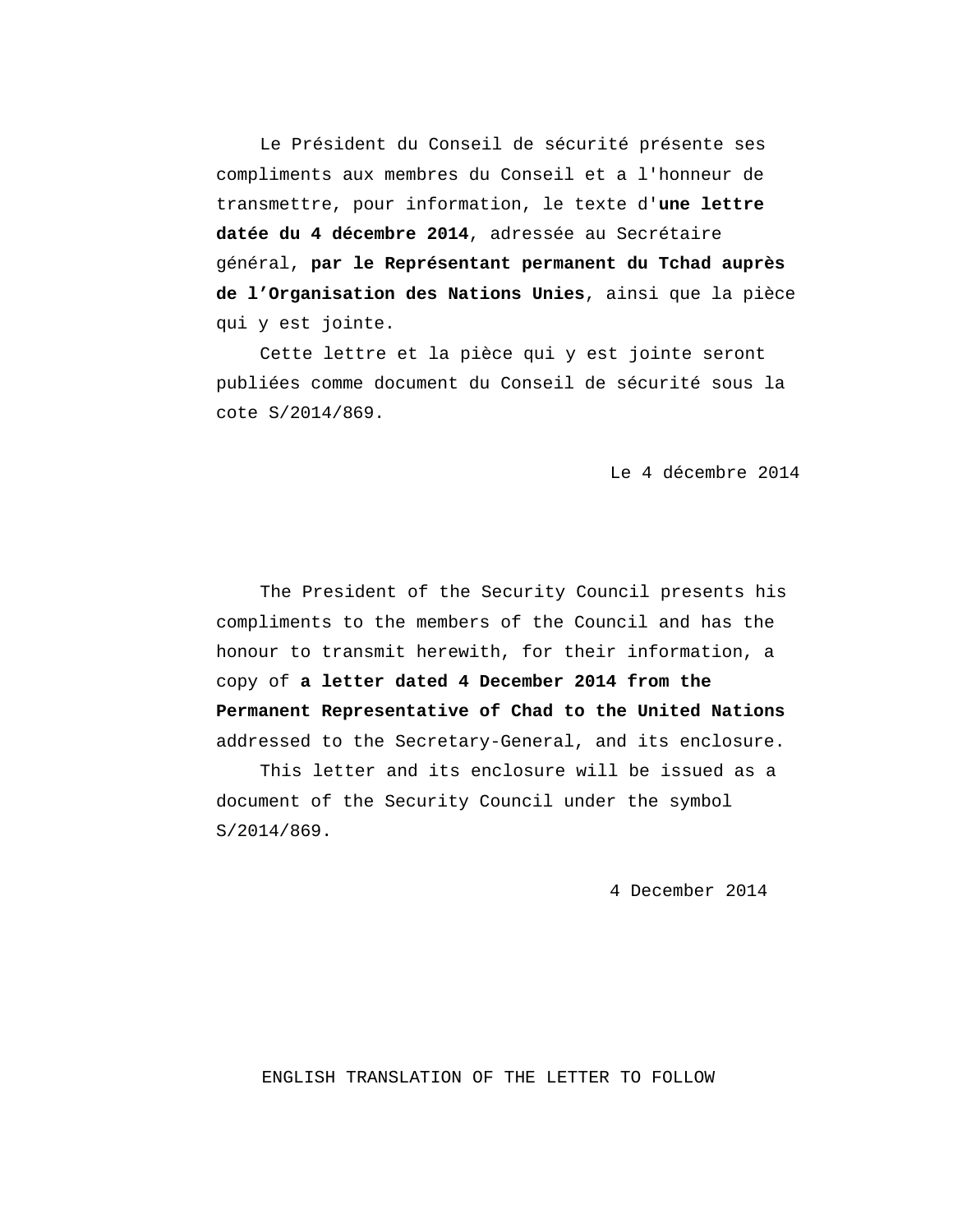Mission Permanente de la République du Tchad auprès des Nations Unies 801 2<sup>-1</sup> Ave. 13 Fl. New York, N.Y. 10017 Tel. (212) 986-0980/0262 Fax; (212) 986-0152



Permanent Mission of the Republic of Chad to the United Nations 801 2nd Ave. 13 FL New York, N.Y. 10017 Tel. (212) 986-0980/0262 Fax: (212) 986-0152

Unité - Travail - Progrè

#### N°1163/MPTNU/PSE/2014

# New-York, le 4 décembre 2014

# Son Excellence Monsieur le Secrétaire général de l'Organisation des Nations Unies New York

Excellence,

J'ai l'honneur de vous transmettre ci-joint la note de cadrage relative au débat public de haut niveau du Conseil de sécurité portant sur les « menaces à la paix et à la sécurité internationales : terrorisme et criminalité transfrontalière » qui aura lieu le 19 décembre 2014 (confère annexe).

Je vous saurai gré de bien vouloir transmettre la présente ainsi que son annexe comme document du Conseil de sécurité.



S.E.M. Ban Ki-moon Secrétaire général de l'Organisation des Nations Unies New York

801 2<sup>nd</sup> Ave 13 Fl. New York, N.Y 10017 Tel. (212) 986-0980/0262 Fax: (212) 986-0152 E-mail: chadmission@gmail.com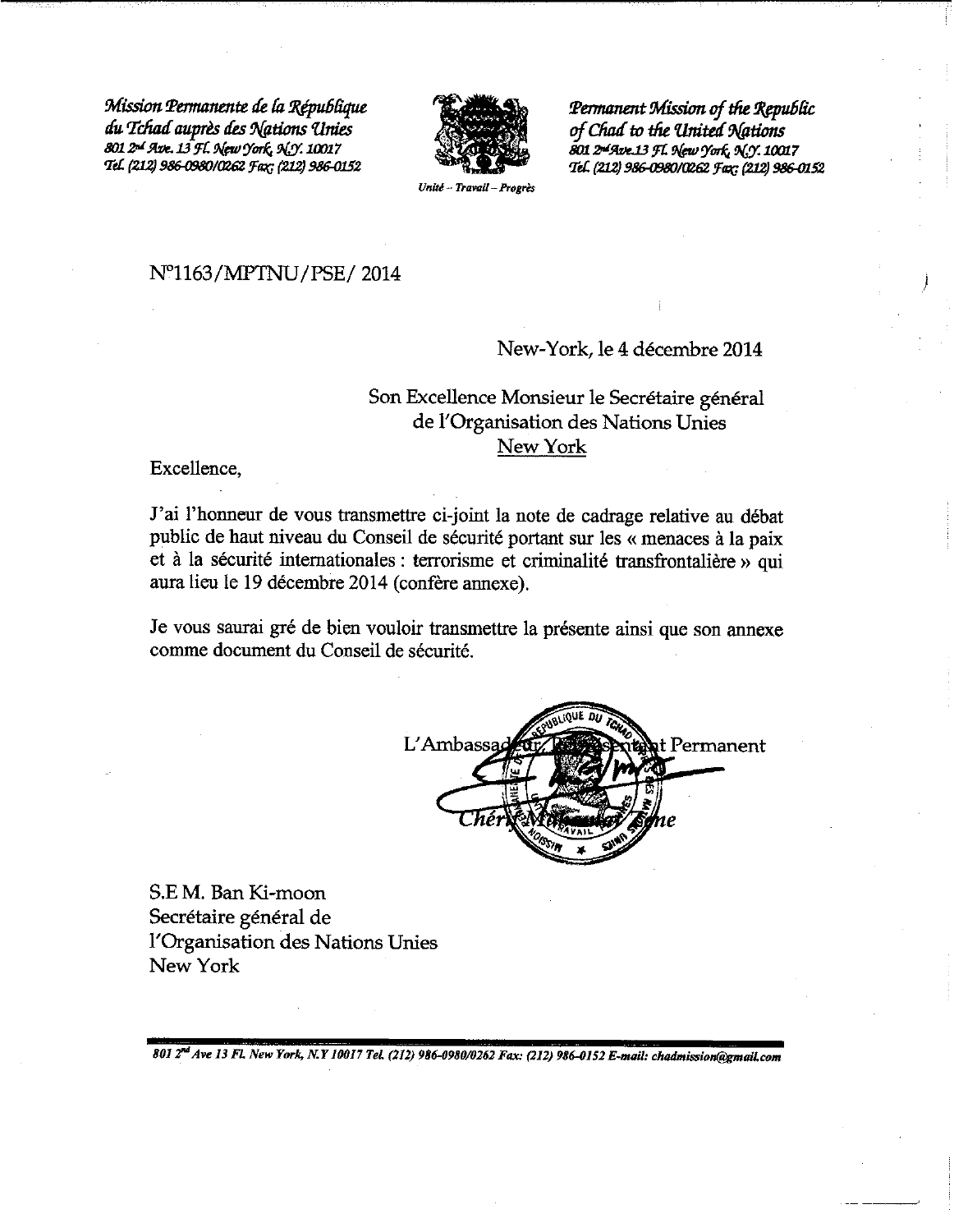#### **Threats to International Peace and Security: Terrorism and Cross-Border Crime**

#### **Concept Note for the UN Security Council Thematic Debate**

### **On 19 December 2014 Under the Presidency of the Republic of Chad**

#### **Introduction**

Building on a recent tradition of African states encouraging the Security Council to consider the relationship between organized crime, trafficking and instability, on 19 December 2014 the Republic of Chad will preside over an Open Debate in the Council concerning threats to international peace and security: terrorism and cross-border crime. The debate will focus in particular on the *intersection* of those two phenomena, in Africa, but also consider the broader impact of this intersection on international peace and security. The concept note examines how the intersection of cross-border crime and terrorism complicates the Council's conflict prevention and resolution efforts, and raises the question of the tools available to the Council to address these impacts. The concept note proposes the Council initiate a strategic review of the tools at its disposal (including peace operations, sanctions, the Council's counter-terrorism bodies, and Article 34 investigations) for consideration alongside the report of the High-Level Panel on Peace Operations in 2015.

The concept note begins by recalling the Security Council's fifteen years of activity on the question of the impact on international peace and security resulting from the interaction of terrorism and cross-border crime. It notes that support for such activity has been strongest where it relates to specific conflict management and resolution efforts already on the Council's agenda. Because, however, the Council's focus has tended to be on the operational level of interaction between cross-border criminal activity and terrorist groups, the Council has not to date effectively considered the strategic level implications of this interaction – specifically, how the intersection of cross-border crime and terrorism complicates its conflict prevention and resolution efforts.

Reviewing relevant items from the Council's agenda, the concept note argues that crossborder crime: 1) increases the strategic space within which terrorists operate, by weakening state capabilities and authority, and in turn increasing terrorist groups' capabilities and support; and 2) increases obstacles to effective conflict resolution through increased risk of: a) conflict relapse, b) cross-border spillover and resulting internationalization of conflict, c) harm to civilians and d) threats to mission personnel safety and security.

The note proposes that the Security Council initiate a formal 'Strategic Review' process to consider how the intersection of cross-border crime and terrorism may be impacting its conflict prevention and conflict resolution efforts, particularly in Africa, and to consider the tools at its disposal for reducing the strategic space that cross-border crime affords terrorist groups. This 'Strategic Review' could take the form of a report to the Council by the Secretary-General, or, if the review is limited to Africa, a report developed jointly by the Chairs of the Council's ad hoc Working group on Conflict Prevention and Resolution in Africa and its Counter-Terrorism Committee.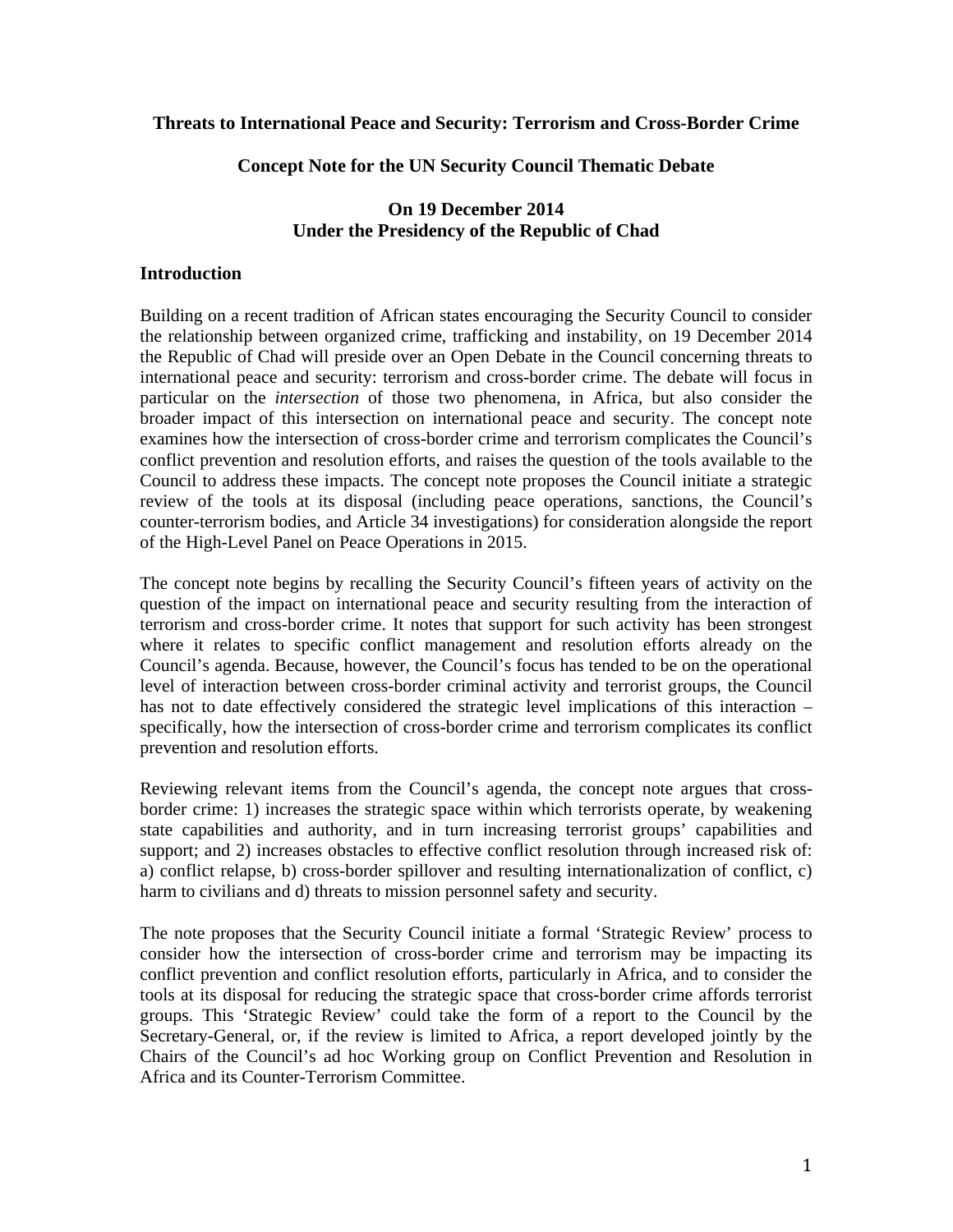## **1. Past Security Council activity**

1.1 During the Cold War, UN Secretaries-General drew attention to specific crossborder crime issues complicating conflict situations already on the Security Council's agenda. For twenty years, UN peace operations in the Balkans, Central America, DRC, Haiti, Somalia and West Africa wrestled quietly with the impacts of cross-border crime on conflict and peace processes. Starting in the late 1990s, individual Council members also began warning of the threats posed by drug trafficking in Angola, Bosnia and Herzegovina, DRC, Haiti, Iraq, Kosovo, Lebanon, Myanmar and Somalia.<sup>1</sup>

1.2 The link between cross-border crime and terrorism began to be highlighted following Al Qaida's bombings of American embassies in Tanzania and Kenya in 1998. After the Council demanded, in Resolution 1267 (1999) that the Taliban 'cooperate with efforts to bring indicted terrorists [i.e. Usama bin Laden] to justice', in Resolution 1333 (2000) the Council, reacting to the Taliban's failure to comply, banned the sale of acetic anhydride, a heroin precursor, to Afghanistan, and demanded that the Taliban eliminate all illicit cultivation of the opium poppy. $2$ 

1.3 The conceptual link between terrorism and organized crime was made more explicit when the Council adopted Resolution 1373 (2001), which for the first time required all Member States to domestically criminalize terrorism and the financing thereof. The Council described the connection between terrorist and criminal activities as a 'serious challenge and threat to international security'.<sup>3</sup> The counter-terrorism bodies entrusted by the Council with implementation of Resolution 1373 (2001) have, in the subsequent decade, routinely treated the potential links between terrorism and organized crime as falling within their purview. The UN Counter-Terrorism Executive Directorate, for example, has worked extensively with states to build their border management capacities to control terrorist movements and their criminal justice capacity to tackle money-laundering.

1.4 The Council began to consider whether drug trafficking and organized crime might, in and of themselves, in some cases constitute threats to international peace and security – without any specific link to terrorism – around 2004. From that year, a 'crescendo' of reporting from UNODC and the UN's regional Office for West Africa (UNOWA) sounded the alarm regarding the corrupting influence the drug trade was having on West African political and security institutions.<sup>4</sup> Latin American cocaine trafficking networks had been building new routes to the European market through West Africa. Between 2007 and 2009, often at the instigation of African members, the Council adopted a series of Presidential Statements and Resolutions tasking UN bodies in the region with assisting local actors to tackle organized crime, and ultimately describing it

 <sup>1</sup> Security Council Report, *Update Report No. 1*, 4 December 2009.<br><sup>2</sup> S/DES/1233 (2000), 10 December 2000, See also S/DBST/2003/7

<sup>&</sup>lt;sup>2</sup> S/RES/1333 (2000), 19 December 2000. See also S/PRST/2003/7, 18 June 2003; and UN Doc. SC/8850, Press Statement, 9 October 2006; and S/RES/1817 (2008), 11 June 2008.

<sup>3</sup> S/RES/1373 (2001), 28 September 2001, OP 4.

<sup>4</sup> S/PV.6277, 24 February 2010, p. 21.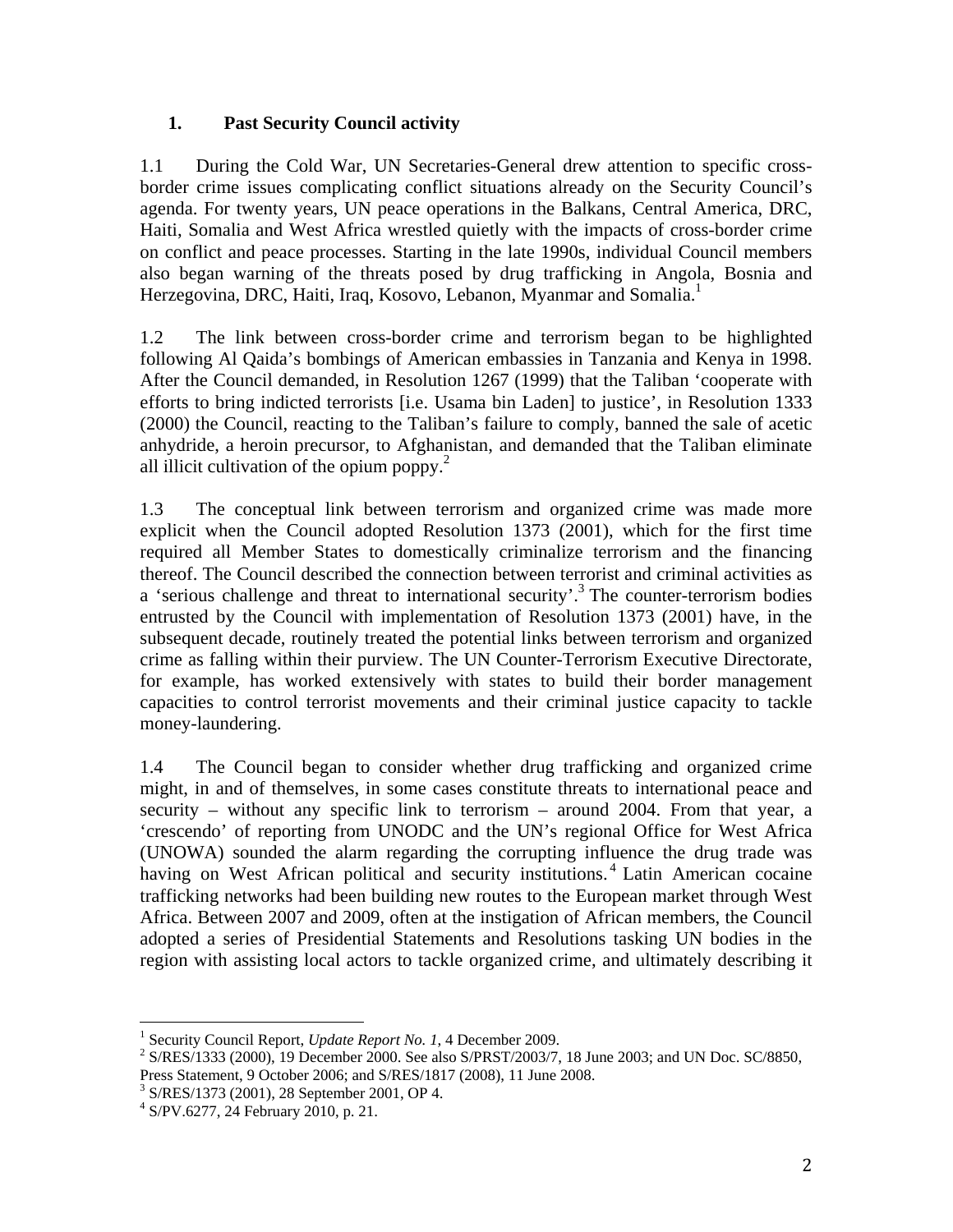as a 'threat to regional stability' and a 'threat to security' – absent any requirement of a demonstrated link to terrorism.<sup>5</sup>

1.5 The Council quickly imported the language developed in the West African context into commentary on the impact of drug trafficking on other situations on its agenda, notably Afghanistan and Haiti.<sup>6</sup> It soon began to treat transnational organized crime as a thematic issue. In Presidential Statements in late 2009 and early 2010, and then routinely, including as recently as December 2013, the Council has invited the Secretary-General to consider mainstreaming the issue of drug trafficking as a factor in conflict prevention strategies, conflict analysis, integrated missions' assessment and planning and peacebuilding support.<sup>7</sup>

1.6 In parallel, the Council was also supporting efforts by Member States to tackle another form of cross-border crime – maritime piracy – in part because of its potential links to terrorism.  $8$  As with the question of the links between drug trafficking and terrorism, the issue of piracy came onto the Council's agenda through conflict situations already there, with African situations – notably Somalia and the Gulf of Guinea – figuring prominently. Over time, the cross-border criminal activity in question came to be considered a threat first to regional stability, and then to international peace and security in its own right, and on that basis the Council supported states' cooperative efforts to tackle a growing cross-border crime problem.

1.7 The Somali piracy problem differed however from the Council's handling of organized crime and drug trafficking in several respects.<sup>9</sup> Perhaps most significantly, the legal definition of piracy as a crime in international law is clear and universally accepted, as is the right of every state to try and punish pirates. This is not the case for some other cross-border crimes, which has led to some notable resistance in recent years to the Council considering those issues *absent* a link to terrorism or specific conflicts on its agenda.

1.8 This was particularly notable during an open debate in April 2012 entitled 'Threats to international peace and security: Securing borders against illicit flows'.<sup>10</sup> Some states argued that the Council should not address different forms of commodity trafficking in piecemeal fashion, but instead focus on efforts to strengthen national

<sup>5</sup> S/RES/1829 (2008), 4 August 2008; S/RES/1876 (2009), 26 June 2009; S/PRST/2009/20, 10 July 2009; S/RES/1885 (2009), 15 September 2009; S/PV.6212, 5 November 2009; and S/PRST/2009/29, 5 November 2009.

<sup>6</sup> See S/RES/1890 (2009), 8 October 2009; and S/RES/1892 (2009), 13 October 2009.

<sup>&</sup>lt;sup>7</sup> See S/PRST/2009/32, and the discussion in S/PV.6233, both 8 December 2009; and S/PRST/2010/4, and S/PV.6277, 24 February 2010. See also S/PRST/2013/22, 18 December 2013.

S/RES/1816 (2008), 8 June 2008; S/RES/1846 (2008), 2 December 2008; S/RES/1851, 6 December 2008; S/RES/1897 (2009), 30 November 2009; S/RES/1918 (2010), 27 April 2010; S/RES/1976 (2010), 11 April 2011; S/2011/360, 15 June 2011.

<sup>&</sup>lt;sup>9</sup> James Cockayne, "The UN Security Council and Organized Criminal Activity: Experiments in International Law Enforcement", *United Nations University*, 3 November 2011, Available at: http://unu.edu/publications/working-papers/the-un-security-council-and-organized-criminal-activityexperiments-in-international-law-enforcement.html

<sup>&</sup>lt;sup>10</sup> See S/PV.6760, 25 April 2012.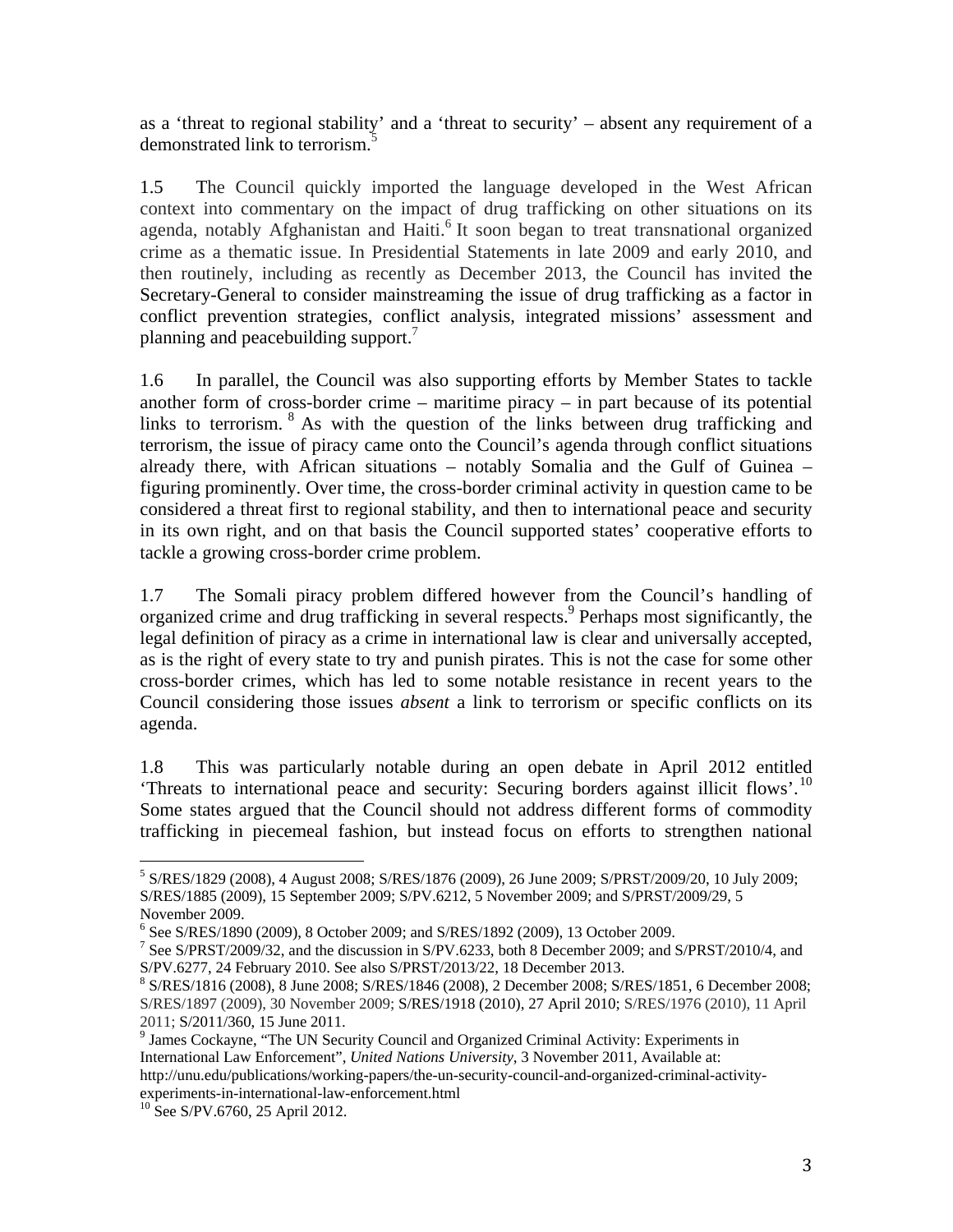borders to deal with all trafficking. Others responded bluntly that 'border management falls within the sovereignty of Member States', and that the Council should 'avoid duplication of labour and disrupting the functions of other United Nations bodies'.<sup>11</sup> The Chair of the New York caucus of the Non-Aligned Movement (NAM) wrote an open letter to the Council criticizing it for holding the debate and encroaching on state sovereignty.<sup>12</sup> Another group of countries, and the Secretary-General, cautioned that hardening borders should not come at the expense of trade, migration and development.<sup>13</sup>

1.9 Still, since then, the Security Council has however shown a willingness to continue to tackle specific forms of cross-border crime that clearly complicate specific conflict management and resolution efforts, including those in which terrorist groups are involved. This is most notable in two areas: 1) wildlife trafficking (in CAR and DRC);<sup>14</sup> and 2) the trading of oil with listed terrorist groups in Iraq and Syria.<sup>15</sup>

# **2. Strategic impacts of the interaction of terrorism and cross-border crime**

2.1 To date Council discussions of the interaction of terrorism and cross-border crime have focused on the *operational level*, in particular how terrorist groups benefit from revenue earned from criminal activities, and how cross-border trafficking facilitates their access to weapons and personnel.<sup>16</sup> Yet this risks overlooking the considerable impact of the intersection of terrorism and cross-border crime at the *strategic level*. Cross-border crime increases the strategic space for terrorist groups to operate, in three ways.

2.2 First, **cross-border crime and weak border controls can weaken state authority**. States' inability to control criminal activity, particularly in border regions far from state capitals, leaves populations vulnerable to intimidation and violence from bandits, mercenaries and terrorist groups, including those on the other side of international borders. Cross-border charcoal trafficking has supported Al Shabaab, underpinning its raids into Kenya. Cross-border smuggling and kidnap and ransom activity has played an important role in financing AQIM in the Sahel, allowing it to move from North Africa into the Sahel. More recently, in July 2014, Boko Haram staged a cross-border raid into Cameroon that led to the kidnapping of the wife of Vice Prime Minister Amadou Ali, and the death of three others. And beyond Africa, cross-border oil and drug trafficking play an important role in financing the ongoing activities of terrorist groups in the Middle East and Central Asia. Over time, the state's inability to maintain an effective monopoly on violence weakens its populations' allegiance to the state, creating space for alternative providers of public goods and services, including the regulation of violence, and eroding support for the state. As we saw in Mali, this can leave the state vulnerable to the onset of civil conflict.

 $11$  Ibid., pp. 8, 11, 17, 29.

<sup>&</sup>lt;sup>12</sup> UN Doc. S/2012/257, 25 April 2012.

<sup>13</sup> S/PV.6760, 25 April 2012, pp. 12, 16, 25.

<sup>14</sup> S/RES/2134 (2014), 28 January 2014 and S/RES/2136 (2016), 30 January 2014.

<sup>15</sup> S/PRST/2014/4, 28 July 2014.

<sup>&</sup>lt;sup>16</sup> See for example S/PV.7271, 19 September 2014, pp. 13, 20, 37, 43; S/PV.6277, 24 February 2010, pp. 9,

<sup>17;</sup> S/PV.6760, 25 April 2012.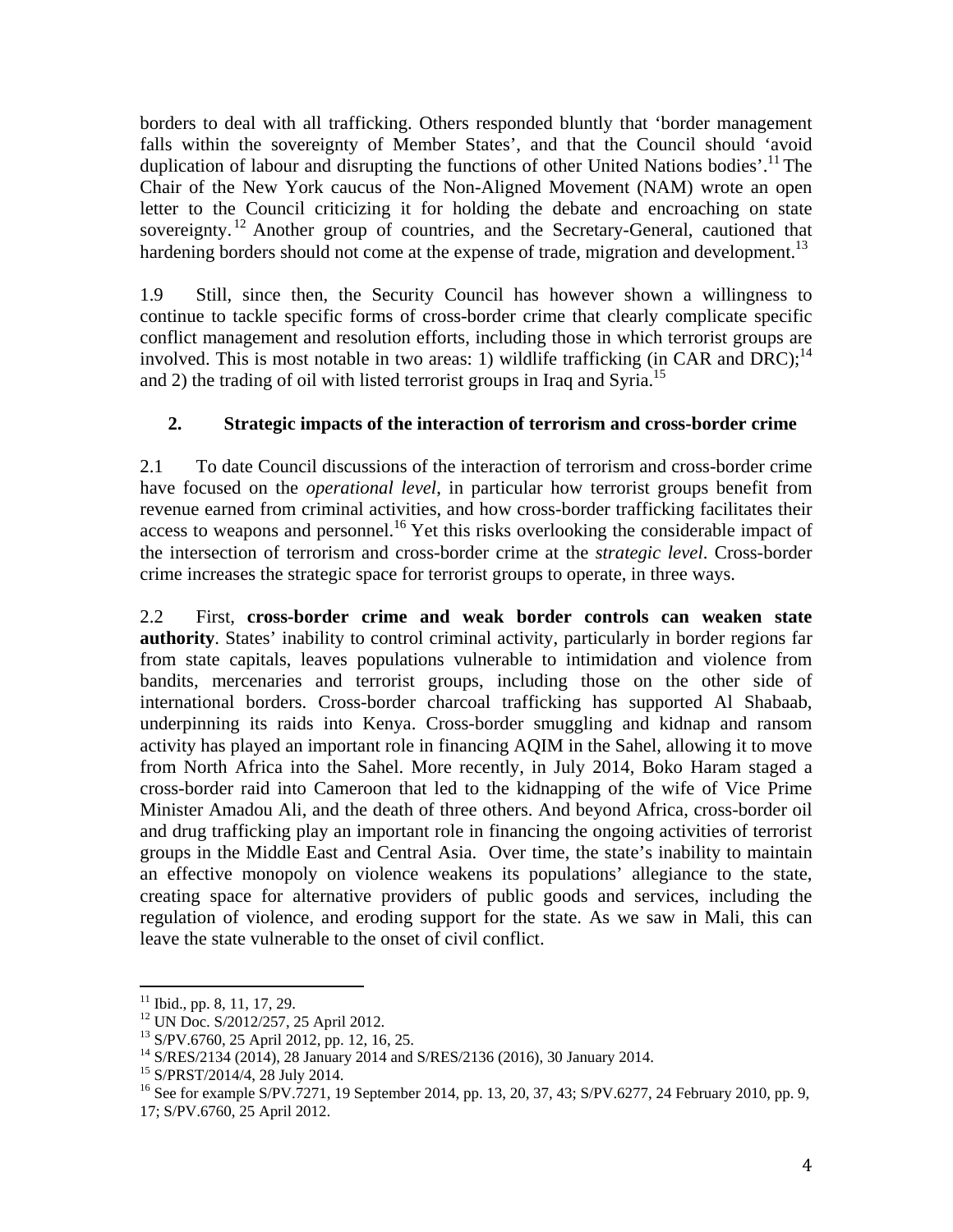2.3 Second, **cross-border crime weakens state capabilities, including military and policing capabilities**. Because crime may appear to pay better than the state, crime can weaken military discipline and morale, undermining the effectiveness of state security institutions. In Mali, the corruption of security institutions through encounters with drug trafficking and regional kidnapping and ransom markets is now understood to have weakened the capabilities of the Malian army, reducing its effectiveness in the face of non-state armed groups in  $2012<sup>17</sup>$  In Libya, illicit markets have played a central role in security dynamics since the fall of the Qaddafi regime, and disputes over cross-border smuggling revenues have contributed to the weakening of central government security institutions.<sup>18</sup> The problem is not confined to active conflict settings, but also features in other countries where the Council has mandated special political missions, such as Guinea-Bissau.

2.4 Third, **cross-border crime facilitates terrorist organization, making terrorist groups more formidable rivals to the state**. Reduced barriers to access to illicit markets turn terrorist groups and other non-state armed groups into viable rivals to the state as providers of livelihoods and protection. The way in which access to markets facilitates armed groups' organization is reflected in the startling fact that in Africa the price of AK-47s actually goes *down* when conflict breaks out, not up. Why? Because, as research supported by the World Bank shows, weapons tend to flow unimpeded to trouble spots, ensuring that supply quickly exceeds demand.<sup>19</sup> Today, access to cross-border arms and other illicit markets makes it easy for local militant and terrorist groups throughout Africa to get their hands on guns, cash, and recruits, and to offer them illicit livelihoods.

2.5 These trends are manifest in several contemporary conflict situations on the Council's agenda. In **Somalia**, the illicit cross-border charcoal trade has been a major source of revenue and local power for Al-Shabaab (at one point generating revenues of over \$25 million/year).<sup>20</sup> Despite a Security Council sanctions regime imposed in 2012, charcoal exports from Al-Shabaab-controlled ports have significantly increased.<sup>21</sup> In fact Al-Shabaab appears to have expanded from a brokering role to a market governance role, collecting tax and tribute from other groups. This raises difficult questions about the effectiveness of these sanctions, what more could be done to improve that effectiveness, and whether secondary sanctions may be needed to ensure that private actors do not render the sanctions regime ineffective.

2.6 In **Libya** the collapse of state control following the fall of the Qaddafi regime in 2011, coupled with ineffective border control and a stockpile of arms and weapons, led to

<sup>&</sup>lt;sup>17</sup> Wolfram Lacher, "Organized Crime and Conflict in the Sahel-Sahara Region (Washington, D.C.: Carnegie Endowment for International Peace, 2012).

<sup>&</sup>lt;sup>18</sup> Mark Shaw and Fiona Mangan, "Illicit Trafficking and Libya's Transition: Profits and Losses", USIP, 2014

<sup>&</sup>lt;sup>19</sup> Phillip Killicoat, "Weaponomics: The Global Market For Assault Rifles," World Bank Policy Research Working Paper 4202, April 2007

<sup>&</sup>lt;sup>20</sup> Report of the Monitoring Group on Somalia and Eritrea pursuant to Security Council resolution (2011), S/2012/544, Annex 2.1., para. 4.

<sup>&</sup>lt;sup>21</sup> Report of the Monitoring Group on Somalia and Eritrea pursuant to Security Council resolution 2060 (2012): Somalia, S/2013/413, Annex 9.2., para. 2.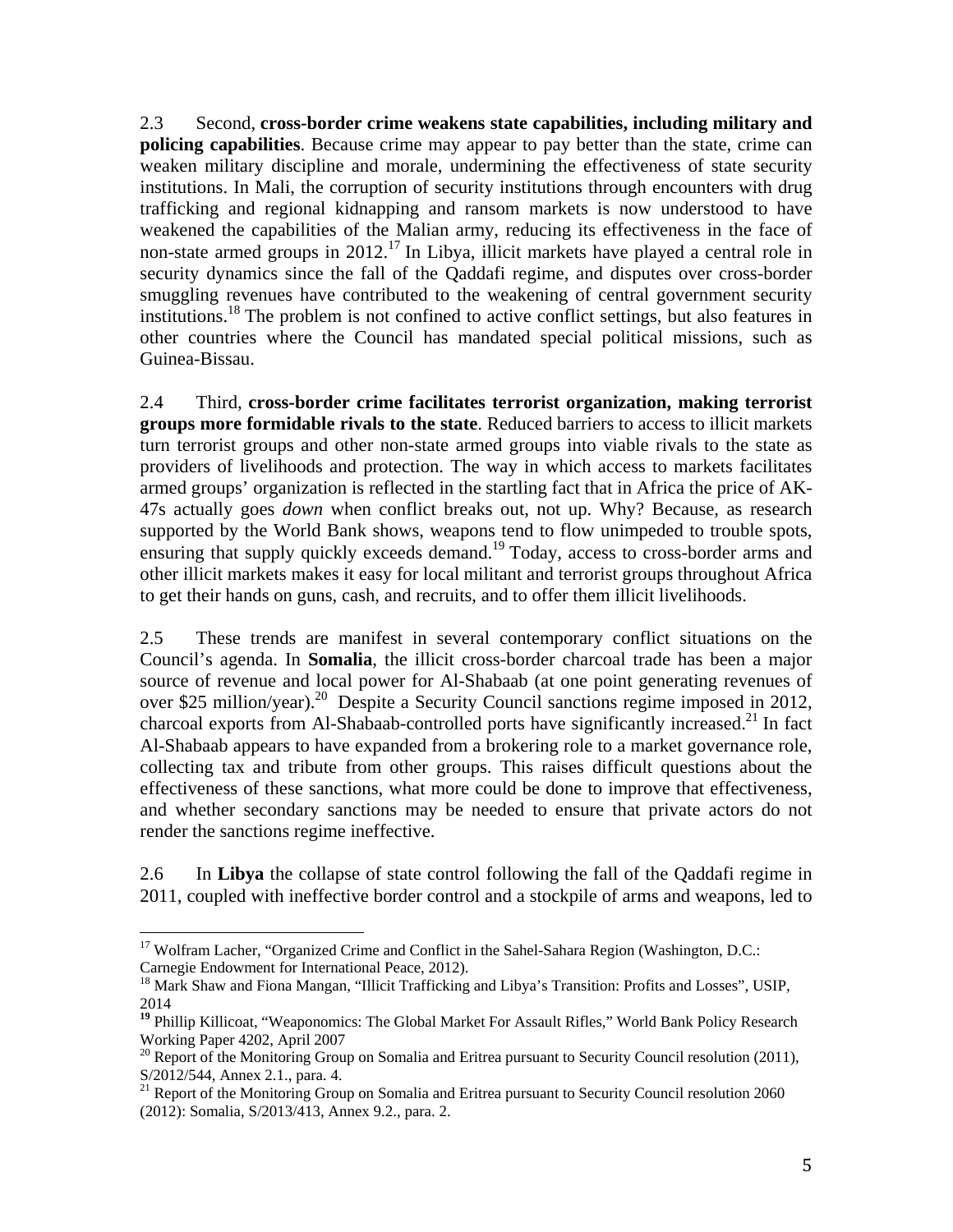the development of a major illicit arms market in the country which fueled existing conflict internally as well as in the greater Sahel region.<sup>22</sup> Weapons trafficking also fostered a market for protection amongst armed groups and smugglers protecting illicit trade routes. These strong vested interests will make attempts to dismantle these enterprises inherently difficult, likely to fuel further violence and conflict<sup>23</sup> as trade in arms benefits largely from instability in the country and surrounding regions.<sup>24</sup> Along with weapons trafficking, smuggling, illicit commodities and drug trafficking have resulted in these illicit markets becoming "key drivers for conflict" in the country.<sup>25</sup>

2.7 In **Mali**, cross-border smuggling by trafficking networks rooted in tribal and ethnic identities has a long tradition.<sup>26</sup> However, the recent growth of trafficking in highvalue commodities such as cocaine and firearms seems to have notably impacted local balances of power in the region.<sup>27</sup> While the recent rebellion in northern Mali was precipitated by wider political tensions, it is also clear that access to weapons in Libya and revenue from cross-border smuggling created rivalries over the control of smuggling routes which significantly affected conflict dynamics, catalyzing collaboration between terrorist and criminal networks, and accelerating civil war onset.<sup>28</sup>

2.8 Nor are these patterns confined to Africa. In **Syria**, conflict has led to the growth in a war economy (including trafficking in people, weapons and drugs; abduction and hostage taking for ransom; seizure of oil fields; levying taxes on the illicit economy) that has created strong incentives for some armed groups to prolong the conflict.<sup>29</sup> Insurgent groups are becoming progressively more financially self-sufficient, some of which are now believed to focus entirely on their illicit business activities.<sup>30</sup> This leaves outsiders with less influence to encourage them to engage in peace negotiations.<sup>31</sup> With fuel smugglers earning profits in excess of 100 per cent, these smuggling networks have a vested interest in prolonging the conflict. $32$ 

<sup>&</sup>lt;sup>22</sup> Mark Shaw and Fiona Mangan, "Illicit Trafficking and Libya's Transition, Profits and Losses,"<br>*Peaceworks* No.96, 2014, United States Institute of Peace, 2014, p.17,

<sup>&</sup>lt;sup>23</sup> Wolfram Lacher, "Organized Crime and Conflict in the Sahel-Sahara Region (Washington, D.C.: Carnegie Endowment for International Peace, 2012), p.11.

http://carnegieendowment.org/files/sahel\_sahara.pdf , accessed 15 October 2014 24 Shaw and Mangan , p.17.

<sup>25</sup> Ibid, p. 20.

 $26$  On the origins and evolution of illicit trafficking in Mali and the Sahel, see: "Illicit Trafficking and Instability in Mali: Past, Present and Future", The Global Initiative Against Transnational Organized Crime, January 2014.

<sup>&</sup>lt;sup>27</sup> For an analysis of trafficking flows affecting West Africa and the Sahel, see: UNODC, Transnational Organized Crime in West Africa: A Threat Assessment, 2013.

<sup>&</sup>lt;sup>28</sup> Wolfram Lacher, "Organized Crime and Conflict in the Sahel-Sahara region", *The Carnegie Papers*, September 2012.

 $^{29}$  Syrian Centre for Policy Research, "The Syrian Catastrophe: Socioeconomic Monitoring Report, First Quarterly Report (January – March 2013), for United Nations Relief and Works Agency, June 2013

<sup>30</sup> Yazigi, J, 2014, "Syria's War Economy," *European Council on Foreign Relations Policy Brief*, ECFR/97, April 2014, p.7

<sup>31</sup> Ibid., p.79-80.

<sup>32</sup> Ibid., p. 63.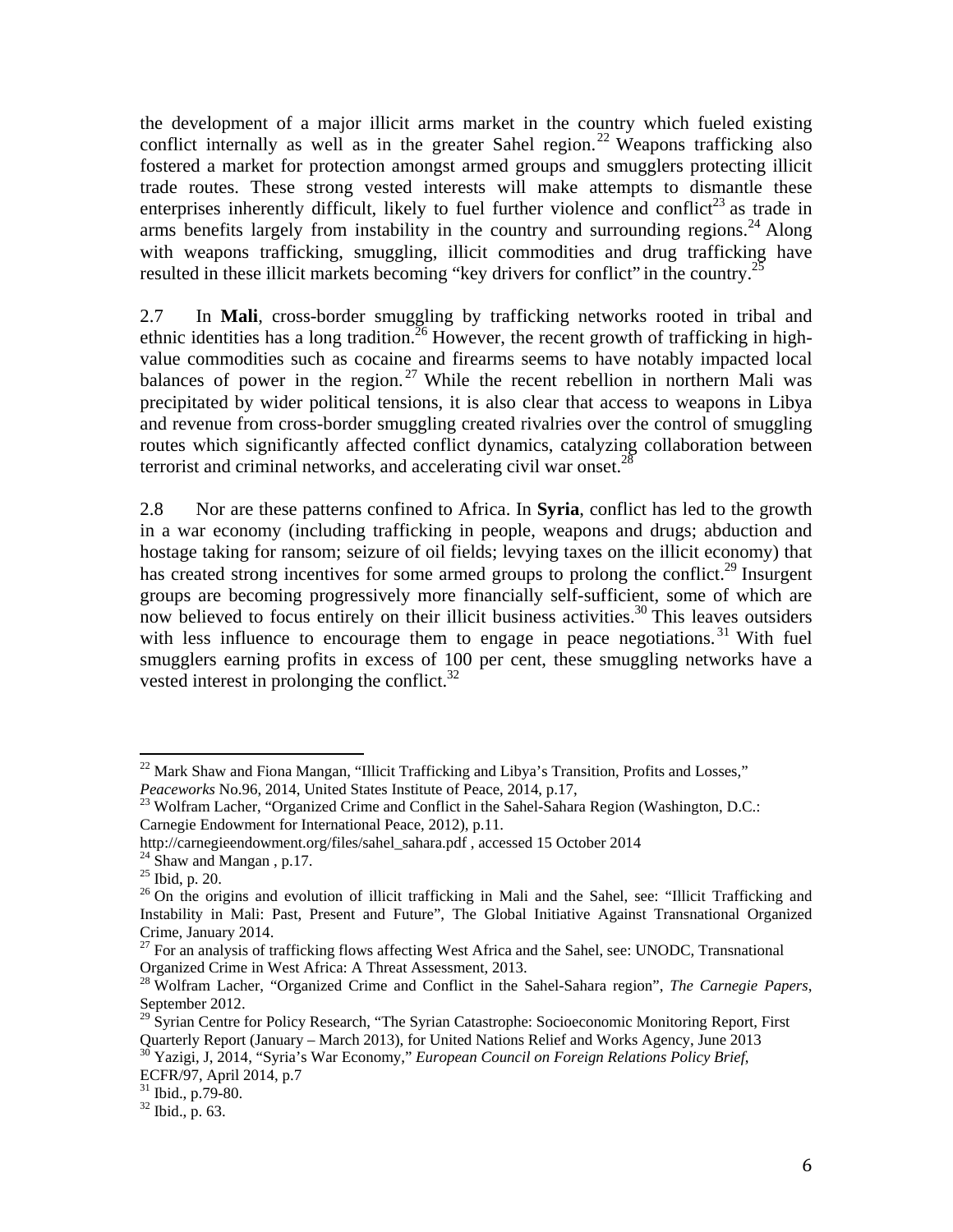### **3. Complications for conflict prevention and resolution**

3.1 The intersection of terrorism and cross-border crime also increases the difficulty of effective conflict resolution, for four reasons. First, **it increases the risk of conflict relapse**. Terrorist and other non-state armed groups with access to cross-border criminal markets may have weaker incentives to exit conflict and enter a political settlement.<sup>33</sup> Research shows that civil wars in which a major rebel group has access to funds from contraband tend to last significantly longer than others.<sup>34</sup> The role that the exploitation of "conflict resources" (such as diamonds, minerals, timber, coltan, wildlife, charcoal, poppy or coca) has played in fuelling and prolonging civil wars in many countries across the world is well established.

3.2 Moreover, cross-border crime can undermine militant groups' internal discipline, leading to fragmentation, in turn increasing the difficulties of external mediation. Lootable resources, in particular, which can be accessed directly by militant cadres (rather than through their chain of command), can prolong conflict by creating discipline problems that make it difficult for leaders to impose a settlement on followers.<sup>35</sup> There are signs of this pattern at work in CAR and DRC. And the argument may extend to taxation of illicit flows in drugs or oil, for example in Mali, Afghanistan and Syria. For example in Afghanistan, divisions have recently started to appear within the Taliban, with parts of the movement changing from "a group based on religiously couched ideology to a coalition of increasingly criminalized networks, guided by the profit motive."36 New 'fronts' may be emerging as those groups with sufficient control over their own illicit funding sources behave autonomously from Taliban central command.<sup>37</sup>

3.3 Similar discipline problems can also emerge in the post-conflict phase. Access to cross-border criminal markets may facilitate the emergence of informal criminal networks as peace process spoilers, weakening the state (and peace-oriented factions within rebel groups) and leaving the peace process vulnerable to spoiler terrorist attacks and conflict relapse.<sup>38</sup> There are signs of this dynamic at play in both CAR and Syria.

 <sup>33</sup> James Cockayne, "Strengthening mediation to deal with criminal agendas", Centre for Humanitarian Dialogue, November 2013, Available at: http://www.hdcentre.org/uploads/tx\_news/Strengtheningmediation-to-deal-with-criminal-agendas.pdf.

<sup>34</sup> James Fearon, "Why Do Some Civil Wars Last So Much Longer than Others?" *Journal of Peace Research May 2004* vol. 41 *no. 3 275-301.* 35 Michael Ross, "Oil, Drugs, and Diamonds: The Varying Roles of Natural Resources in Civil War", in

Karen Ballentine and Jake Sherman (eds), *The Political Economy of Armed Conflict: Beyond Greed and Grievance* (Boulder, Lynner Rienner, 2003), pp. 47 – 73.<br><sup>36</sup> Illicit activities include illegal taxing of local economies (mainly poppy cultivation and water and

electricity services); extortion of local and international contractors and drug traffickers; forced and voluntary donations; illegal exploitation of the country's abundant natural resources (precious stones, marble and timber) as well as ransom monies resulting from kidnappings of wealthy citizens. UN Security Council, Fourth report of the Analytical Support and Sanctions Monitoring Team , S/2014/402, para 47.

<sup>&</sup>lt;sup>37</sup> UN Security Council, Fourth report of the Analytical Support and Sanctions Monitoring Team, S/2014/402.

<sup>38</sup> Cockayne, 'Strengthening Mediation', op. cit.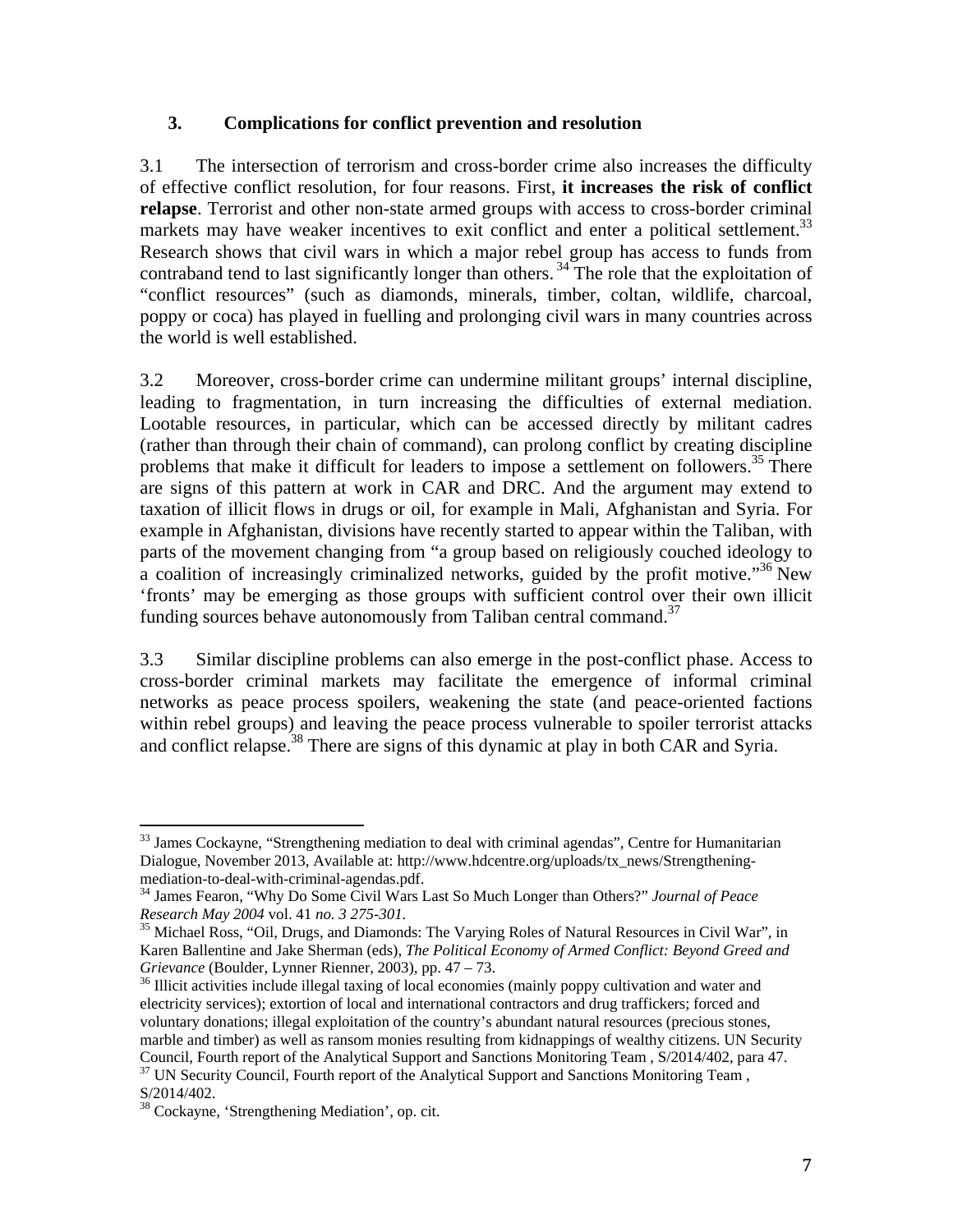3.4 Second, **it increases the risk of cross-border conflict spillover and resulting internationalization of civil wars.** Cross-border mineral and diamond trafficking has been at the heart of regionalized conflict dynamics in both West Africa and the Great Lakes for many years. More recently, there are signs that cross-border wildlife poaching may be a factor in Central African conflict dynamics, and there is evidence that the conflict in Mali was in part the result of cross-border arms trafficking resulting from the conflict in Libya. Where these cross-border criminal activities sustain *terrorist* groups, there is a danger that neighboring or distant countries may be drawn into civil wars as they seek to deal with terrorist groups through military attack. This has been the pattern in several conflicts in recent years: in Somalia, Kenya was drawn into a conflict after raids by Al Shabaab, sustained in part by cross-border crime; in Mali, Mauritania was responded to attacks by AQIM which was sustained in part by cross-border kidnap and ransom activity elsewhere in the Sahel; in Syria, several countries have been drawn into attacks on terrorist groups sustained by oil trafficking and kidnap and ransom; and the same pattern is evident in military operations in Afghanistan against Al Qaida and the Taliban.

3.5 This internationalization of civil wars can complicate the Security Council's conflict resolution efforts. Research shows that when external interventions in domestic conflicts do not lead to a rapid military victory, they are likely to make internal conflicts last longer.<sup>39</sup> And internationalized intrastate conflicts are also on average more deadly than purely internal armed conflicts.<sup>40</sup> In recent years, the portion of civil wars that is internationalized has been growing: in 2013, it was 27%. Participation in cross-border crime may be part of the reason why that trend is evident.

3.6 Fourth, it **complicates protection of civilians**. Armed groups that are profiting from cross-border crime have reduced incentives to appeal to the hearts and minds of local populations.<sup>41</sup> The ability to offer recruits material benefits and income independent of their social base makes rebel groups more likely to target civilians.42 Moreover, mobile armed groups relying on banditry tend to be more brutal in their methods, since they have a lower incentive to establish local popular support.43 With UN peace operations now routinely mandated to protect civilians, this begs the question whether they are adequately equipped to analyze, let alone respond to, how cross-border criminal activity will impact on protection of civilian tasks.

3.7 And fifth, it poses **direct threats to the safety and security of mission personnel**. Given the attention paid by the Security Council to terrorism over the last

<sup>39</sup> Cunningham D. (2010), "Blocking resolution: How external states can prolong civil wars", *Journal of* 

<sup>&</sup>lt;sup>40</sup> See figures from: Human Security Report 2013, Human Fraser University, p.90.

<sup>41</sup> Karen Ballentine, "Conclusion", in: Karen Ballentine and Jake Sherman (eds), *The Political Economy of* 

*Armed Conflict: Beyond Greed and Grievance* (Boulder, Lynne Rienner, 2003), p. 270. 42 Weinstein, Jeremy. (2006) *Inside Rebellion: The politics of insurgent violence* (Cambridge: Cambridge University Press).

<sup>&</sup>lt;sup>43</sup> Kyle Beardsley, Kristian Gleditsch and Nigel Lo, 'Roving and Stationary Bandits in African Armed Conflicts', conference paper, Annual Meeting of the International Studies Association, San Francisco, 2013.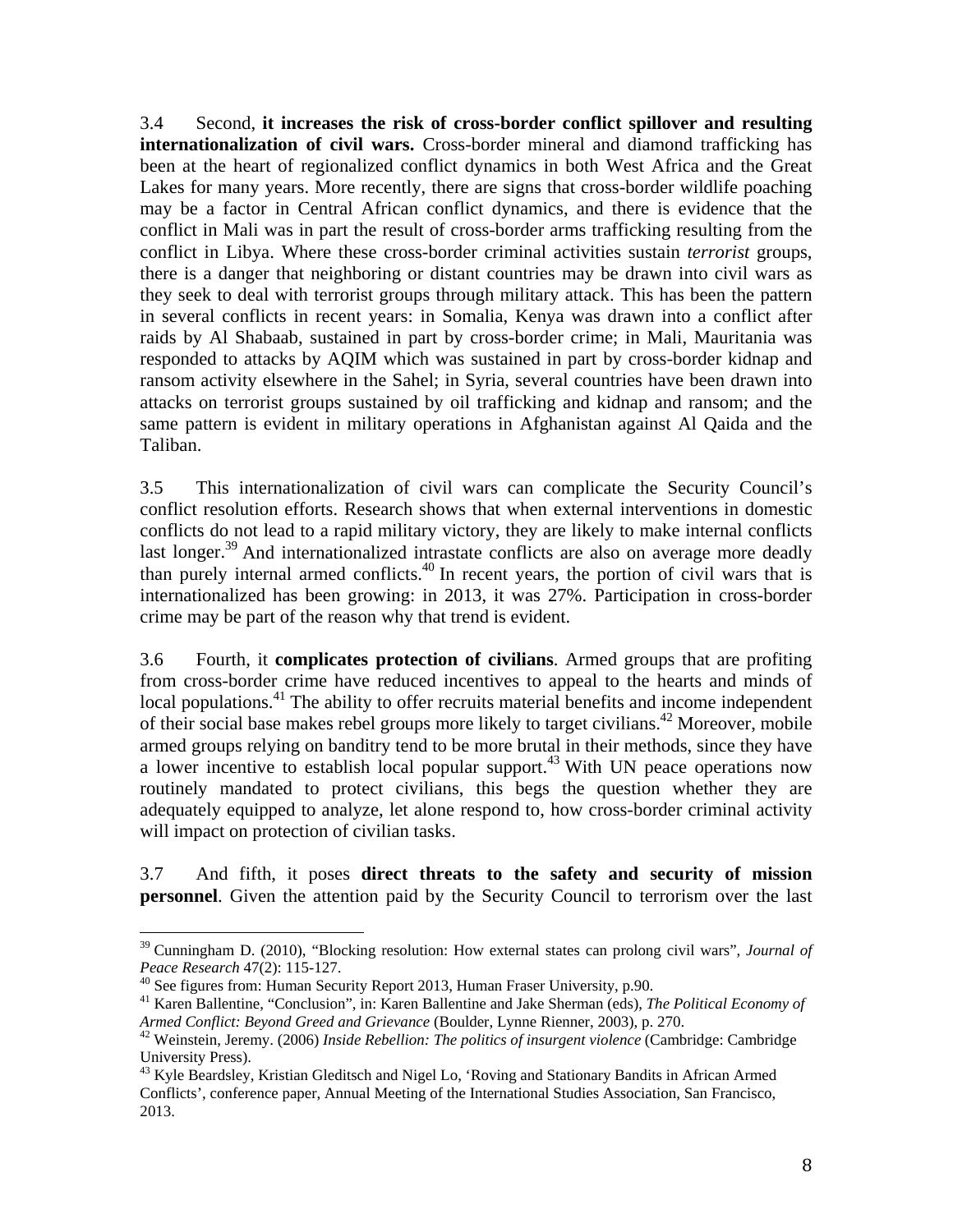decade, it may be startling to learn that there has been a ten-fold rise in global terrorist incidents from 895 in 2004 to 8,461 in 2013.<sup>44</sup> The number of violent extremist fighters and attacks has doubled since  $2010$  – and the number of groups has increased by  $60\%$ .<sup>45</sup> Among the eleven countries identified by a RAND Corporation study as facing the highest levels of threat from al Qaeda-affiliated terrorist groups while having the weakest rule of law capacity to confront it, eight are hosting UN peace operations: Afghanistan, Iraq, Libya, Syria, Somalia and Yemen, and Lebanon, and Mali.<sup>46</sup> Given the longstanding hostility of these groups to the United Nations, this suggests an ongoing risk to mission personnel.

3.8 For example in **Mali**, attacks on mission personnel have impeded MINUSMA's efforts to support the return to civilian governance and to ensure safe humanitarian access. MINUSMA has, in its own words, become the "primary target."47 There is also significant documentation of this happening in other missions,  $48$  and general recognition amongst UN staff that this is a growing challenge. UN peace operations have adjusted their posture accordingly and show an increasing tendency to "bunker up and hunker down", constraining the ability of both uniformed personnel and civilian staff to engage with the local population, win hearts and minds, mediate local disputes, and gather information – work critical to the implementation of peace agreements and the effort to resolve conflict.

## **4. Taking the strategic impact of cross-border crime on terrorism into account in the Council's conflict prevention and resolution efforts**

4.1 The Security Council has, as discussed in Section 1, taken a number of steps to deal with the threats to international peace and security posed by the intersection of crossborder crime and terrorism. Yet there is a plausible argument that debates within the Council relating to terrorism and organized crime have been unhelpfully and artificially separated from those relating to conflict resolution, and that the ways in which crossborder crime creates strategic space for terrorism have not been effectively addressed by the Council in its conflict resolution efforts. This is all the more surprising, given that the UN Global Counter-Terrorism Strategy, unanimously endorsed by the General Assembly, crucially confirms, at its very outset, Member States' commitment

*to strengthen and make best possible use of the capacities of the United Nations in areas such as conflict prevention, negotiation, mediation, conciliation, judicial* 

<sup>&</sup>lt;sup>44</sup> National Consortium for the Study of Terrorism and Responses to Terrorism (START). (2013). Global Terrorism Database [Data file]. Retrieved from http://www.start.umd.edu/gtd

<sup>45</sup> Seth Jones, A Persistent Threat: The Evolution of Al Qaeda and other Salafi Jihadists (RAND, 2014)

<sup>46</sup> Afghanistan, Iraq, Libya, Somalia and Yemen, and Lebanon host UN field-based political missions; Mali and Syria (Golan heights) host peacekeeping operations; and hosts both a PKO and an SPM.<br><sup>47</sup> Report of the Secretary-General on the Situation in Mali, S/2014/692, see in particular paragraphs 23,26,

and 36. See also, Jeune Afrique, *« Mali: IBK veut une Minusma plus forte »*, 11 June 2014, and

MaliJet, « Quelle stratégie adopter avec le MNLA », 20 May 2014.

<sup>&</sup>lt;sup>48</sup> See, for example, Lynch, C. "Security woes plague UN's Libya Mission," accessed at http://thecable.foreignpolicy.com/posts/2014/05/28/security woes plague uns libya mission; or Deibert, M. "Time to adapt or time to go," accessed at

http://www.truthdig.com/report/page2/the\_un\_in\_haiti\_time\_to\_adapt\_or\_time\_to\_go\_20110901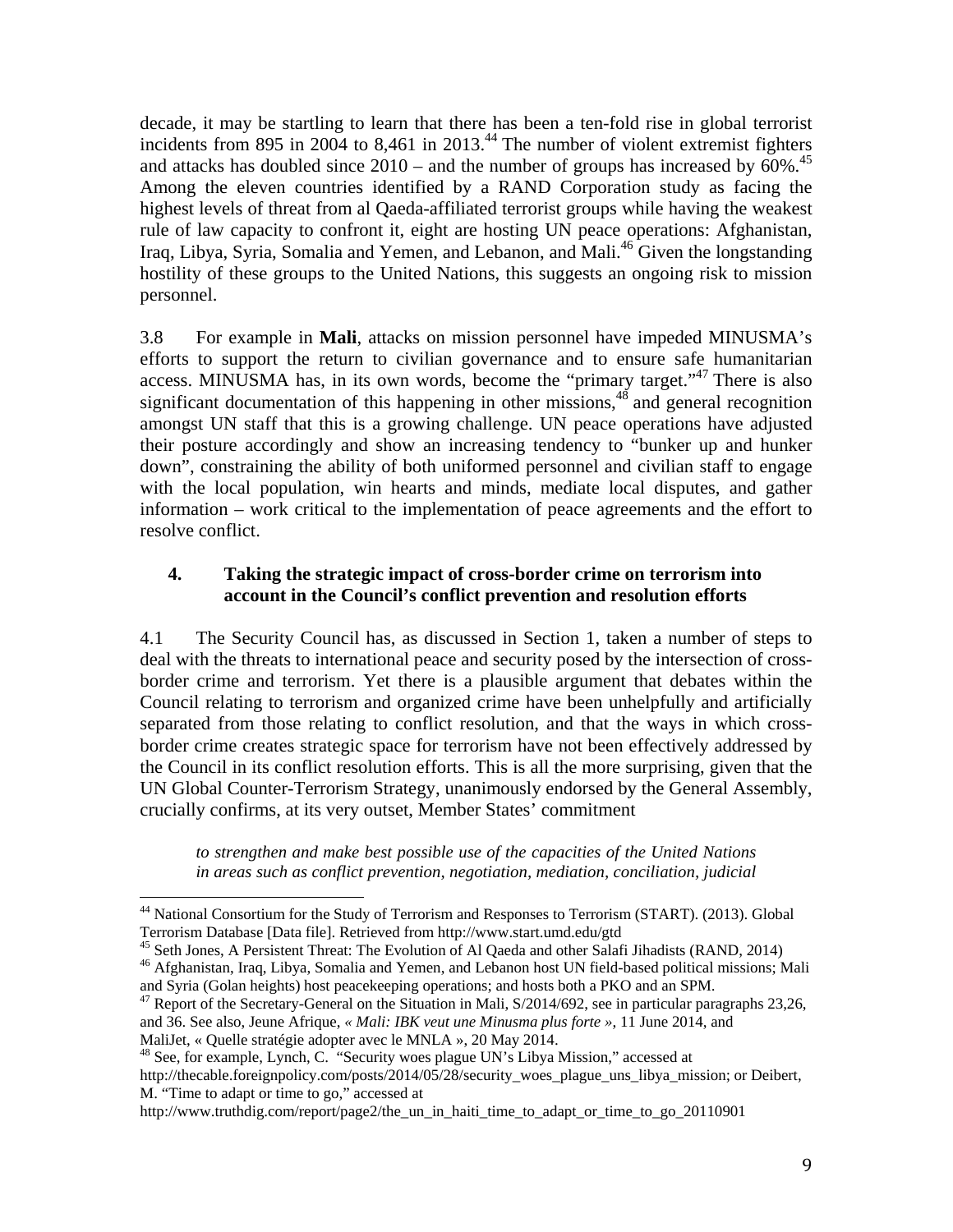*settlement, rule of law, peacekeeping and peacebuilding, in order to contribute to the successful prevention and peaceful resolution of prolonged unresolved conflicts. We recognize that the peaceful resolution of such conflicts would contribute to strengthening the global fight against terrorism*. 49

4.2 When the Secretary-General established the Counter-Terrorism Implementation Task Force, it in turn created a Working Group on Preventing and Resolving Conflict. That Working Group's two major outputs consist of: 1) an innovative Joint Action Plan by Central Asian states, brokered by a Council-backed special political mission, the United Nations Regional Centre for Preventive Diplomacy for Central Asia (UNRCCA); and 2) a one-page note entitled 'Guidelines for UN Mediators – Terrorism'.<sup>50</sup>

4.3 To date the Council has not requested that the Secretary-General report back to the Council on his efforts, as invited in Presidential Statements in 2009 and 2010, to mainstream the issue of drug trafficking as a factor in conflict prevention strategies, conflict analysis, integrated missions' assessment and planning and peacebuilding support.<sup>51</sup> Several recent peace operations have incorporated analysis of cross-border crime into their mission planning and joint mission analysis structures – notably MINUSMA. But at present these efforts are Secretariat-led, and the Council has not undertaken a systematic review of mission efforts in this area.

4.4 In 2012, the Council adopted a Presidential Statement requesting a 'comprehensive survey and assessment of the UN's work' to assist states in countering illicit cross-border trafficking and movement',<sup>52</sup> which resulted in a report mapping the roles of 20 UN entities and 3 non-UN bodies (IOM, WCO and INTERPOL), without suggesting new major initiatives.<sup>53</sup> The report properly characterized the appropriate role of the UN as one of coordination and technical assistance to states. But the report did not focus on how cross-border crime impacts the Council's efforts to tackle terrorism and resolve conflict at the strategic level. The Council has at times lent its political support to efforts by the UN system to strengthen states' capabilities to manage cross-border crime, for example encouraging support for the UNODC/World Customs Organization Container Control Programme to enhance law enforcement responses at sea and dry ports.<sup>54</sup> But inclusion of border-control support in peace operations' mandates has been sporadic.

4.5 Nor has the Council systematically considered the other tools at its disposal to help states reduce the strategic space that cross-border crime affords terrorist groups. For example, the Council has charged a range of different bodies with fact-finding on specific trafficking and related criminal activities. Through their monitoring and reporting activities, panels of experts have sometimes played a prominent role in helping the

 $^{49}$  See A/RES/60/288, 20 September 2006, Section I, paragraph 1.

<sup>50</sup> http://www.un.org/en/terrorism/ctitf/pdfs/web\_wg\_preventing\_resolving\_conflicts\_guidance\_for\_mediators.pdf

<sup>51</sup> See S/PRST/2009/32, and the discussion in S/PV.6233, both 8 December 2009; and S/PRST/2010/4, and S/PV.6277, 24 February 2010.

<sup>52</sup> S/PRST/2012/16, 25 April 2012.

<sup>53</sup> UN Doc. S/2012/777, 19 October 2012.

<sup>54</sup> S/PRST/2013/22, 18 December 2013.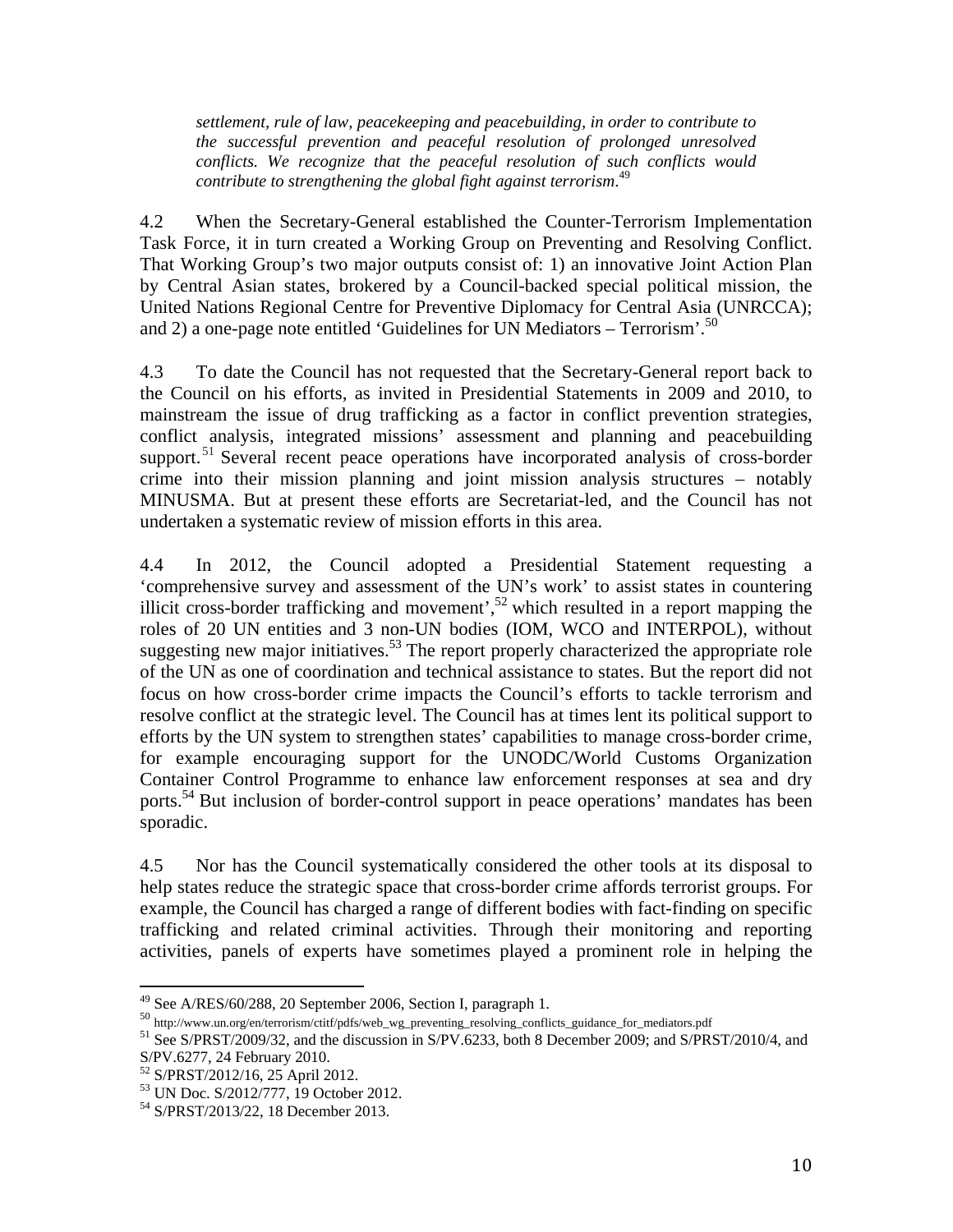Council understand and even adjust sanctions regimes to address criminal trafficking, including by terrorist groups. This has included illicit gem and mineral trafficking in many African countries, the illicit charcoal trade between Somalia and the Arabian Gulf, wildlife trafficking in CAR and DRC, and most recently oil smuggling by listed terrorist groups in the Middle East.

4.6 Yet the Council has also on some occasions refrained from establishing factfinding mechanisms where there was a risk that they could complicate conflict resolution efforts. One notable recent case was Mali, where the Council did not act on a request from the Secretary-General to create a panel of experts to 'investigate the identity and activities of those involved in transnational and organized crime in Mali and the subregion, with the possibility of imposing punitive, targeted sanctions'.<sup>55</sup> A more systematic consideration of the role these fact-finding efforts can play could assist the Council to take advantage of and the full range of tools potentially available to it, such as Article 34 investigations.<sup>56</sup>

4.7 In other cases, the Council's special political missions have played an important role in helping states reduce the strategic space afforded to terrorist groups through engagement in cross-border crime. The case of the UNRCCA's work with Central Asian states was noted above. In West Africa, UNOWA has played a prominent role in supporting efforts to implement the Economic Community of West African States (ECOWAS) Regional Action Plan to Address the Growing Problem of Illicit Drug Trafficking, Organized Crime and Drug Abuse in West Africa. Notably, this has included advocacy and political support for the West Africa Coast Initiative (WACI) involving the development of transnational crime units in four countries, through collaboration with UN peace operations.

4.8 These examples point to the potential for the Council to work creatively, combining different types of peace operations, counter-terrorism bodies, panels of experts and other tools to reduce the ability of terrorist groups to take advantage of cross-border crime. But a more systematic analysis would be required to understand the options available to the Council, before concrete initiatives are undertaken.

4.9 The Secretary-General's appointment of a High-Level Panel on Peace Operations, which is expected to provide a report to him in mid-2015 and which he will then make available to the General Assembly in September 2015, provides a unique opportunity for the Council to consider these issues in a timely and systematic manner. As significant and important as that High-Level Panel's findings are likely to be for the future of Councilmandated peace operations, the findings may not speak directly to the important question of whether the Council could or should use other tools at its disposal in different ways to tackle terrorism and cross-border crime. Indeed, absent strategic consideration of this important question, there is a risk that the peace operations review will further entrench

<sup>55</sup> UN Doc. S/2013/189, 26 March 2013, pp. 161-17.

<sup>56</sup> For discussion of the recent use of Article 34 by the Security Council, see UN, *Repertoire of the Practice of the Security Council*, *17th Supplement (2010-2011)* (Advance Version), Part VI, available at http://www.un.org/en/sc/repertoire/2010-2011/Part%20VI/2010-2011\_Part%20VI.pdf#page=12 .